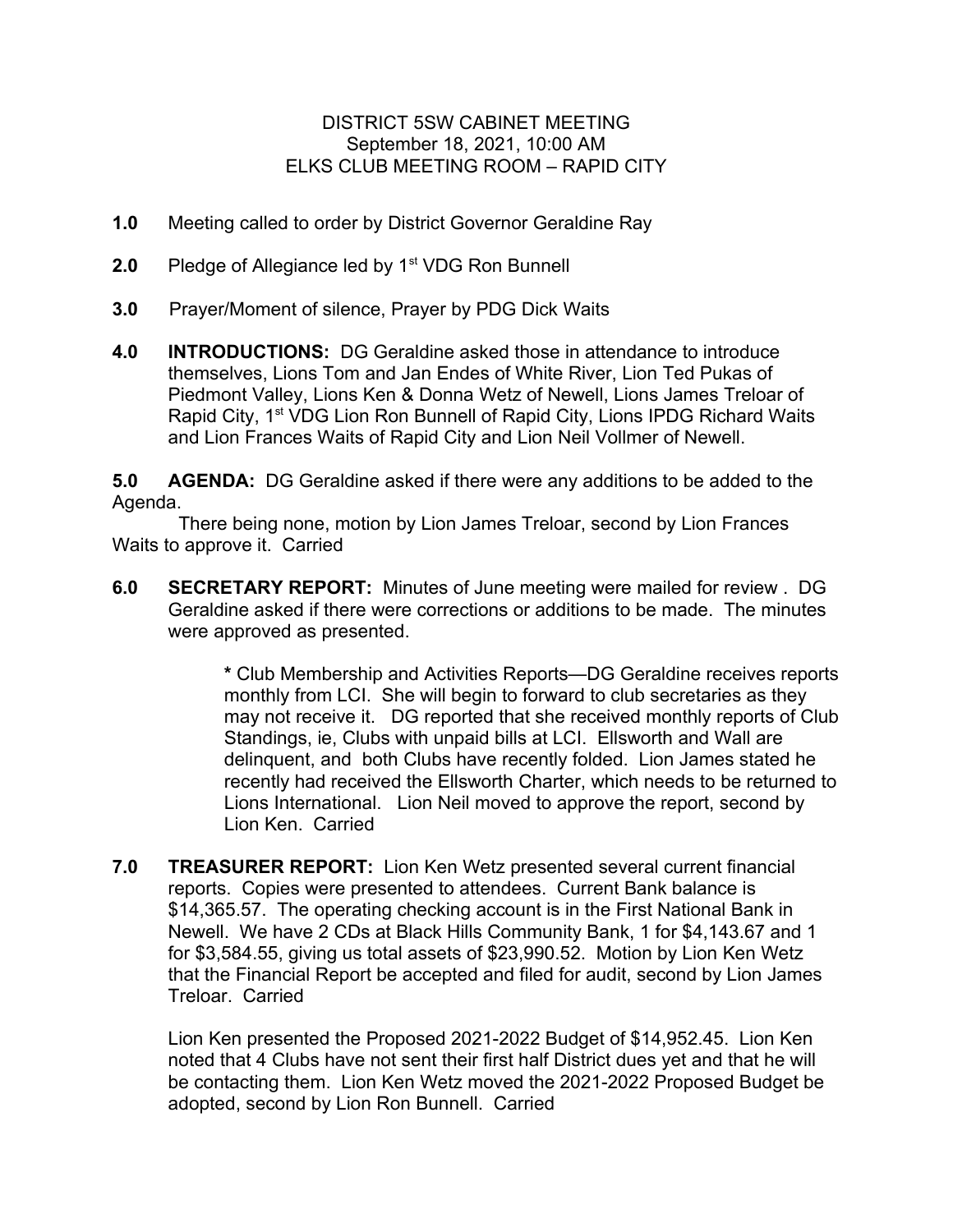It was noted that \$1,500 has been budgeted for VDG Training travel expenses.

Lion Ken Wetz reported Lion Rick Brady completed the audit of the 2020-2021 treasure books. Lion Rick reported that everything was in order. Lion Ken Wetz moved the audit be accepted and filed, Lion Frances Waits seconded. Carried

It was noted a motion approving District 5SW Banking and Financial business at Black Hills Community Bank be sent to Lion Ken Wetz at his home needs to be in our minutes. Motion made by Lion Neil Vollmer to do so, second by Lion Jan Endes. Carried

Lion Ken Wetz reported we do not have up-to-date Bank Signature Cards at our current Bank institutions. Motion by Lion Neil Vollmer the signature cards be updated to include Lion Ken Wetz, Lion Geraldine Ray and Lion Ron Bunnell, seconded by James Treloar. Carried.

### **8.0 CABINET COMMITTEE REPORTS:**

- 8.1 Administrative Reports:
	- PUBLIC RELATIONS/INFORMATION/WEBMASTER: DG Geraldine recognized Lion Ted Pukas. He noted club formation and encourages the clubs to do so. As well as members using it. He stated that he will include the District Cabinet Minutes as soon as he receives them.
	- CONSTITUTION & BY LAWS: 1<sup>st</sup> VDGE Geraldine, Committee Chair Lion John Brown, PDG Neil Vollmer, PDG Dick Waits, and 1VDG Ron Bunnell met to review and update the Constitution and By-Laws. Using the suggested Club Constitution and By-laws, the committee 'personalized' to fit 5SW needs. The modified document was sent to committee members for review, and then on to 5SW membership for review. A second document was also sent outlining changes that were made. The updated version will be presented to the membership at the 5SW membership in October for approval.
	- INFORMATION TECHNOLOGY: Lion Ken Miller is the Chairperson and is willing to help any Lion who would like to conduct a Zoom Meeting.
	- 5SW LION PRIDE NEWSLETTER: Lion Kate Kosior is the publisher and is asking Lions Clubs and Members to send her articles. Cabinet Members are encouraged to use the Newsletter to share their information with our members and clubs. The Lion Pride will be published bi-monthly.

8.2 Service Committees Reports:

 YOUTH EXCHANGE CAMP/PROGRAM: MD5 has put the MD Camp for 2022 on hold.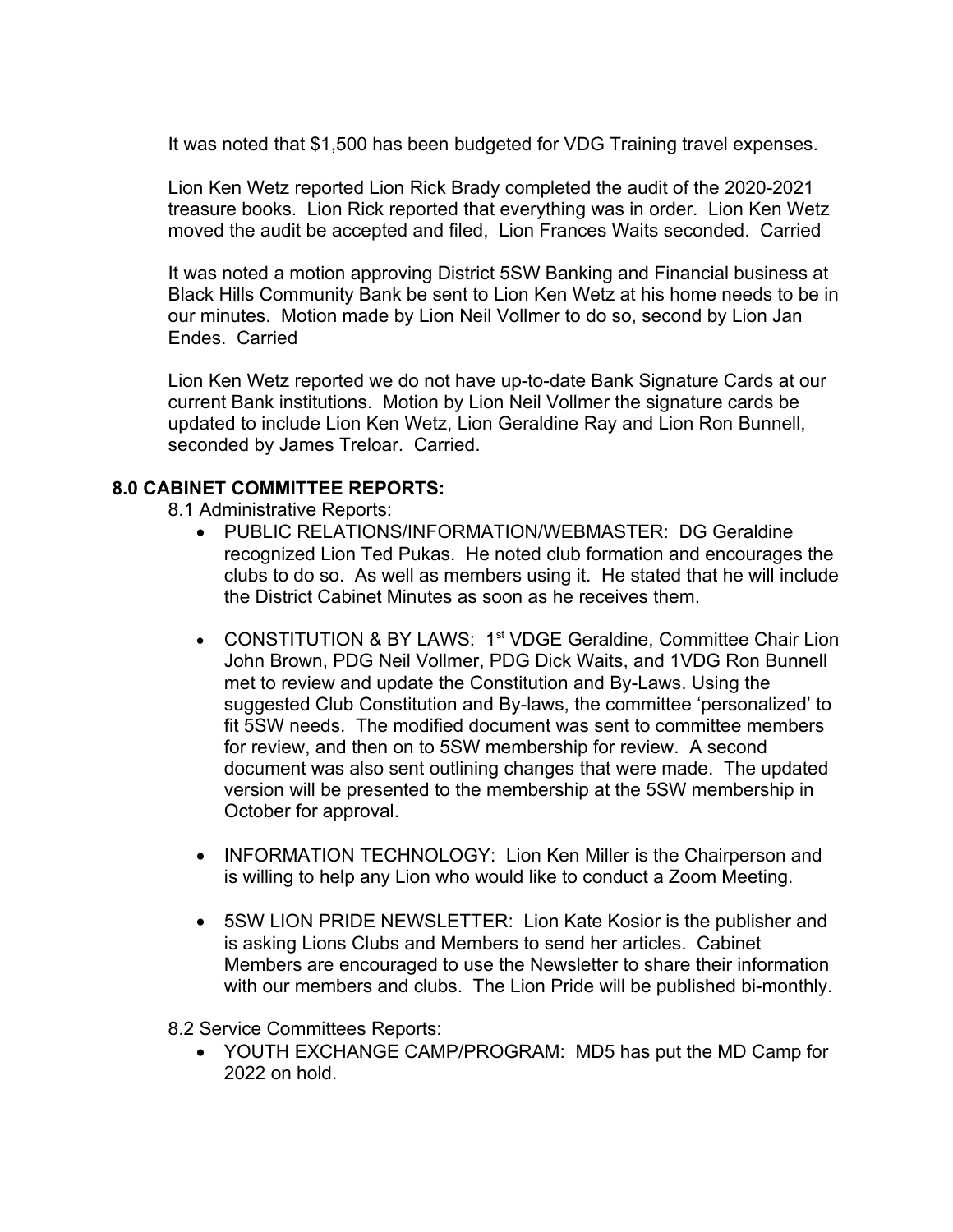- PEACE POSTER: Lion Linda Vollmer sent email information to Club Presidents and Secretaries with the rules and deadlines. She has also put information in the Newsletter. Anyone with questions may contact her.
- DIABETES: Lion Jan Endes has plans to put up an informational booth at the State Convention.
- LEADER DOG: Lion Donna Wetz will be sending a letter to the Club Presidents and Secretaries telling them what Leader Dog can do for Sight Impaired people in our Communities. She will also be using the Newsletter to get information out.
- ZONE CHAIRPERSON REPORT: Lion James Treloar noted that 2 Zones do not have a Zone Chair. They are Zones 2 and 7. Anyone who is interested should contact the District Governor. There are not a lot of projects going on due to the Covid Pandemic. On Directories, Lion James put it together for DG Geraldine. If anyone sees problems with the information, please contact Lion James. He gets the addresses and phone numbers from the information at Lions International, so if there are errors, the error is at LI and the Club Secretary or Club Administrator will have to correct it. Following his report, Lion Donna Wetz volunteered to be the Zone 3 Zone Chairperson.

# **9.0 GLOBAL LEADERSHIP REPORTS:**

9.1 GMT—MD5 is promoting using Zoom for Zone Meetings.

9.2 GLT—Plans are being worked on to set up Guiding Lions Training.

9.3 GST—Some Clubs are not reporting and they are being encouraged to do so or to get back to reporting. Lions International is telling Lions Leaders that there is a direct relationship between the number of Service Projects and the number of Members in a Club.

### **10.0 OLD BUSINESS:**

Club Tax Reports—many Clubs did not file their Income tax reports due to inactivity in the last year, and that is illegal. DG Geraldine asked PDG Dick to prepare an article for newsletter

#### **11.0 NEW BUSINESS:**

11.1 REPLACEMENT FOR FORMER FALL RALLY: With the State Convention being moved to the Fall of the year, the question has come up about us meeting some other time of the year for a separate District Event. One comment was "why"—it's expensive, requires time away from home and could be a repetition of the State Convention. Response was that if we don't offer our members something, ie, officer training, then what do we offer them for their District dues. It could fit into the Spring Season. More discussion later.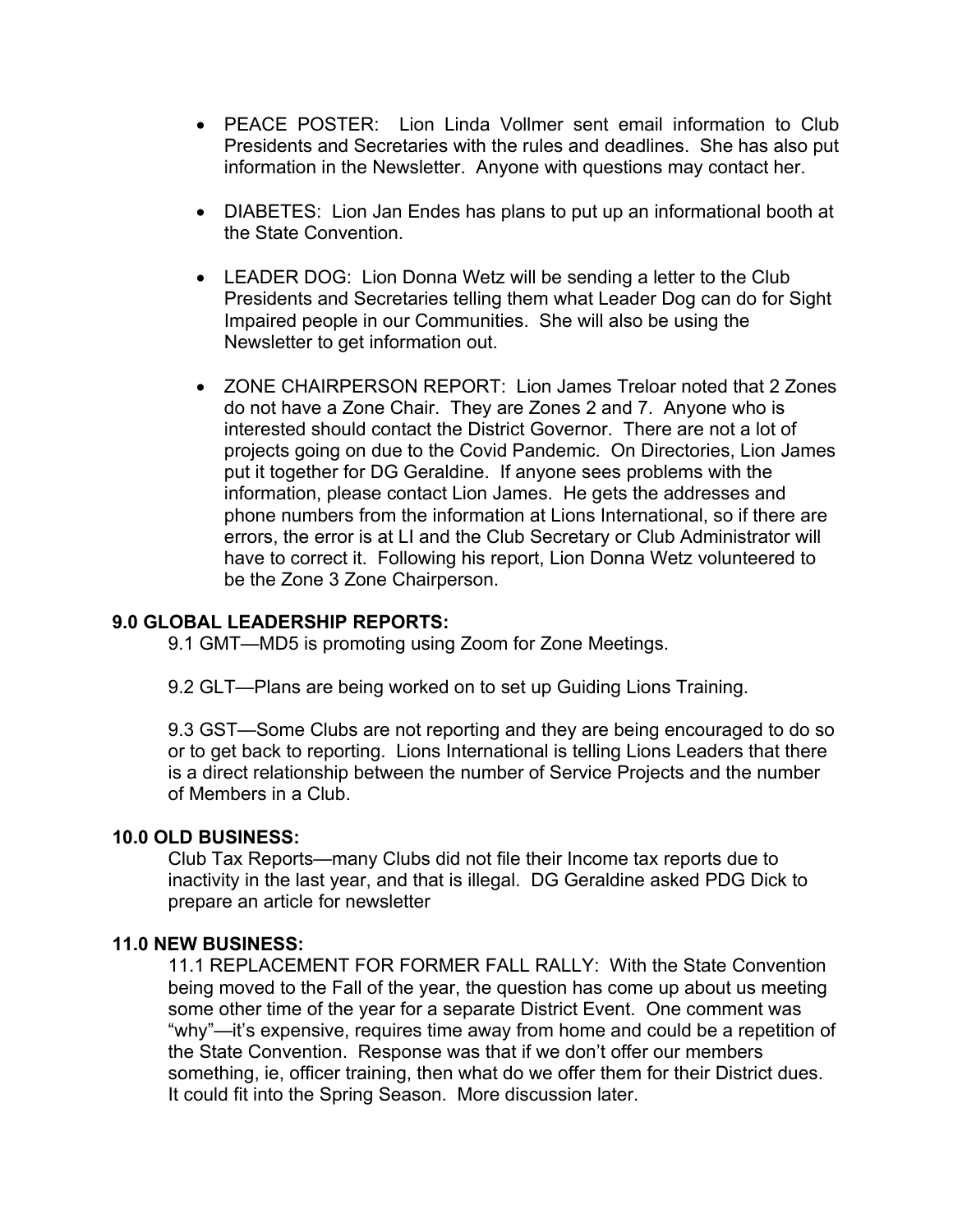11.2 SD LIONS FOUNDATION: DG Geraldine noted that she has not received any contact recently. She also noted that Vision Screenings seem to be coming back a little bit.

11.3 DAKOTA LIONS SIGHT & HEALTH—No recent correspondence.

11.4 DISTRICT OFFICER ANNOUNCEMENTS:

Lion Ron Bunnell stated that he is interested in stepping up to the position of 2022-2023 District 5SW District Governor at our District Meeting in October in Sioux Falls. It was noted that we currently do NOT have a  $2<sup>nd</sup>$  VDG to step up to 1<sup>st</sup> VDG this October. And, no one has indicated an interest in announcing for the 2<sup>nd</sup> VDG position to be elected this October.

**12.0 DISTRICT GOVERNORS REPORT:** DG Geraldine thanked the Cabinet

Members for serving with her this

year. She presented her Governor pin to those in attendance, and told what the pin is to represent.

I'm a gardener, with roses being my favorite flower to have in my yard. Each spring I have a vision as to what I would like my flower gardens to look like. On the pin there are rose buds and the success with an open bloom. I chose the color orange as it represents life, energy, passion, and excitement.

Her Motto this year is VISIONS LEAD TO SUCCESS. We need a vision to have a successful re-build of our District Membership. Her goal is to have 40+ increase in our District Membership. This would be easy if we increase by 5's. That is the number of individuals it takes to start a 'Club Branch'. Members of a Club Branch are members of a sponsor club, but really 'do their own thing'. 5SW needs to think Outside of the Shoe(box). How about a Specialty Club , a Cyber Club (that meets on line), etc?

DG Geraldine reported Campaign 100 status. The magic amount yet to be raised is just over \$74,000,000, and she knows 5SW will play a large part in reaching that goal. Lion Doug has a goal set, and he means to reach that goal. We may be a small District, but we are a mighty District.

DG Geraldine will be appointing a Long Range Planning Committee, using 5SE as an example, the committee will consist of the immediate past 4 District Governors. The 2022 State Convention Co-chairs, and the Chairperson for the MD5 2023 Convention will be invited to future Cabinet meetings.

#### **13.0 CALENDAR OF EVENTS:**

2021 SD State Lions Convention, October 1-2, Sioux Falls 2022 MD5 Convention, May 12-14, Cyprus Hills, SK 2022 International Convention, June 24-28, Montreal 2022 USA/Canada Forum, September 15-17, Calgary, AB `2022 SD State Lions Convention, October 6-7-8, Rapid City